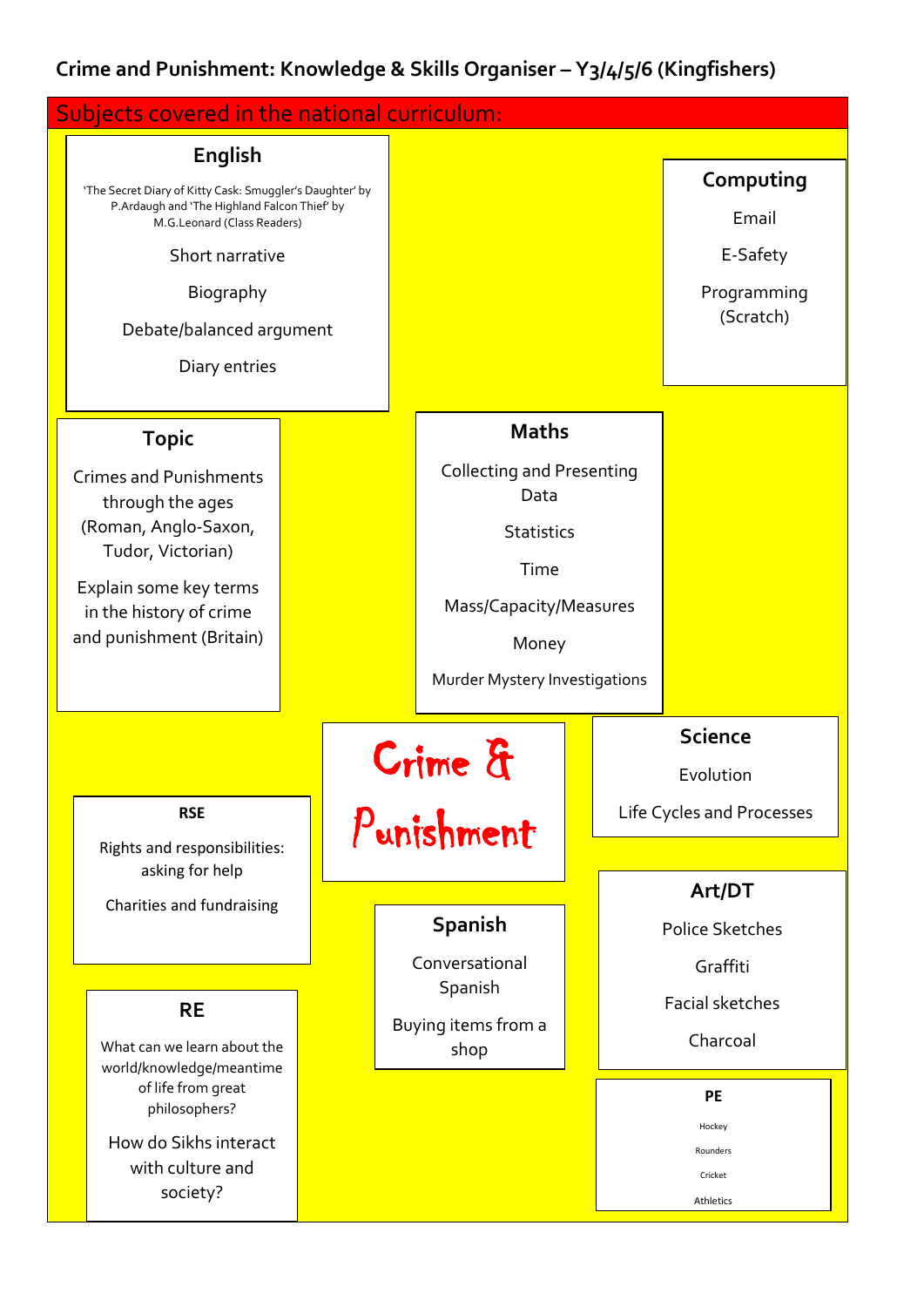## **The skills you will develop in this topic:**

- **Historical skills/Historical awareness:**
- Record knowledge and understanding in a variety of ways, using dates and key terms appropriately
- Devise, ask and answer more complex questions about the past,
- Considering key concepts in history
- Analyse a range of source material to promote evidence about the past
- Understand that the past is represented and interpreted in different ways and give reasons for this
- Begin to offer explanations about why people in the past acted as they did
- Show understanding of some of the similarities and differences between different periods, e.g. social, belief, local, individual
- Give reasons why some events, people or developments are seen as more significant than others

Use primary sources to decide what are facts, what opinions can be formed from the evidence, and identify the questions they have about the life of the highway man Dick Turpin. • Compare modern day crime and punishment with those from the past, and talk about the legacy of past methods of crime prevention and detection with those of the present day.

**Art:** • Select and develop ideas confidently, using suitable materials confidently Improve quality of sketchbook with mixed media work and annotations • Select own images and starting points for work • Develop artistic/visual vocabulary when talking about own work and that of others • Begin to explore possibilities, using and combining different styles and techniques

**Design Technology: \*Select from and use a wider range of materials and components, including construction materials,** according to their functional properties and aesthetic qualities  $\clubsuit$  Select tools and equipment suitable for the task  $\clubsuit$ Critically evaluate their work

**Science: -** plan different types of scientific enquiries to answer questions, including recognising and controlling variables where necessary • take measurements, using a range of scientific equipment, with increasing accuracy and precision, taking repeat readings when appropriate • record data and results of increasing complexity using scientific diagrams and labels, classification keys, tables, scatter graphs, bar and line graphs plan different types of scientific enquiries to answer questions, including recognising and controlling variables where necessary

take measurements, using a range of scientific equipment, with increasing accuracy and precision, taking repeat readings when appropriate

identify scientific evidence that has been used to support or refute ideas or arguments

report and present findings from enquiries, including conclusions, causal relationships and explanations of and degree of trust in results, in oral and written forms such as displays and other presentations

use test results to make predictions to set up further comparative and fair tests

observing and raising questions about local animals and how they are adapted to their environment; comparing how some living things are adapted to survive in extreme conditions, for example, cactuses, penguins and camels. (They might analyse the advantages and disadvantages of specific adaptations, such as being on 2 feet rather than 4, having a long or a short beak, having gills or lungs, tendrils on climbing plants, brightly coloured and scented flowers).

Develop an understanding of the development of evolutionary ideas and theories over time.

Explain how human evolution has occurred and compare modern humans with those of the same genus and family. • Understand that adaptation and evolution is not a uniform process for all living things. • Give examples of selective and crossbreeding

**RE:** Discussion and reasoning, exploring ideas (philosophy), comparing and developing lines of enquiry (social human science), reflection.